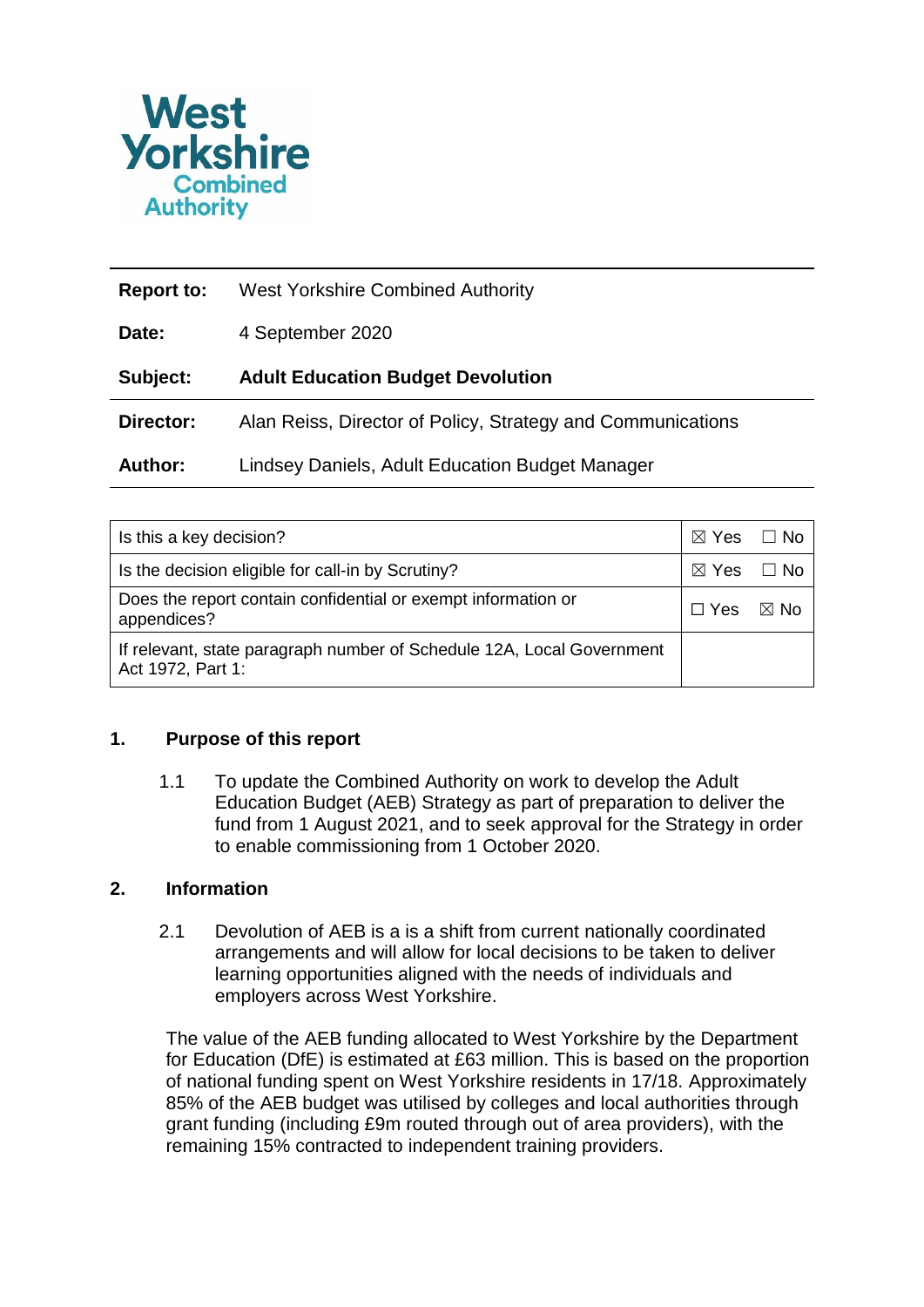- 2.2 Taking on these devolved powers is clearly a significant opportunity for the region. Currently around 90% of the funding is delivered without Local Authorities and the Combined Authority having a formal influence over AEB planning, and with no consequence to funding allocations if delivery does not meet local needs or align to our collective strategies. Our devolved AEB Strategy proposes closer working between Local Authorities and the Combined Authority to oversee provider delivery plans and performance, increasing the scrutiny on delivery and focussing on impact for our communities.
- 2.3 As a new function for the Combined Authority, match funding of £464,777 has been secured from DfE to prepare for devolution and deliver the implementation phase, ensuring that the required infrastructure is in place to properly administer the significant amounts of new funding and powers.
- 2.4 The Combined Authority received an update at its meeting on 25 June in relation to work underway to develop the AEB Strategy, which sets out the proposed priorities for and approach to commissioning and managing the devolved AEB. The revised Strategy is available to download [here.](https://www.yourvoice.westyorks-ca.gov.uk/4085/widgets/12641/documents/4870)
- 2.5 The plan builds on existing Combined Authority strategies and the needs of the area, providing a clear foundation upon which we can build the skills of people and businesses within West Yorkshire. Its development has been shaped by the Employment and Skills Panel, with strategic input from Local Authorities through a series of workshops, roundtable discussions and individual meetings to ensure they are engaged and sighted on planned approaches, welcoming their critical input to policy development.
- 2.6 A period of public consultation on the draft Strategy was carried out from 25 May – 12 July, during which an online survey was carried out, supported by webinars, virtual focus groups and 1:1 interviews with learners and training providers. An independent consultant was engaged to carry out some of this engagement, and to prepare an analysis of all consultation returns. The proposed response to the conclusions follow below. A copy of this report is available [here.](https://www.yourvoice.westyorks-ca.gov.uk/4085/widgets/12641/documents/6398)
- 2.7 Due to the coronavirus pandemic, consultation was carried out remotely using the following mechanism:
	- A survey available online and in other formats where requested.
	- Targeted conversations with learners and employers. Learners and employers with knowledge or experience of the AEB were invited to have their say through online focus groups.
	- Consultative meetings with key stakeholders, including colleges, local authorities, training providers and Jobcentre Plus representatives
	- Other response channels including via e-mail), by phone; by Freepost; and through the YourVoice online Q&A tool.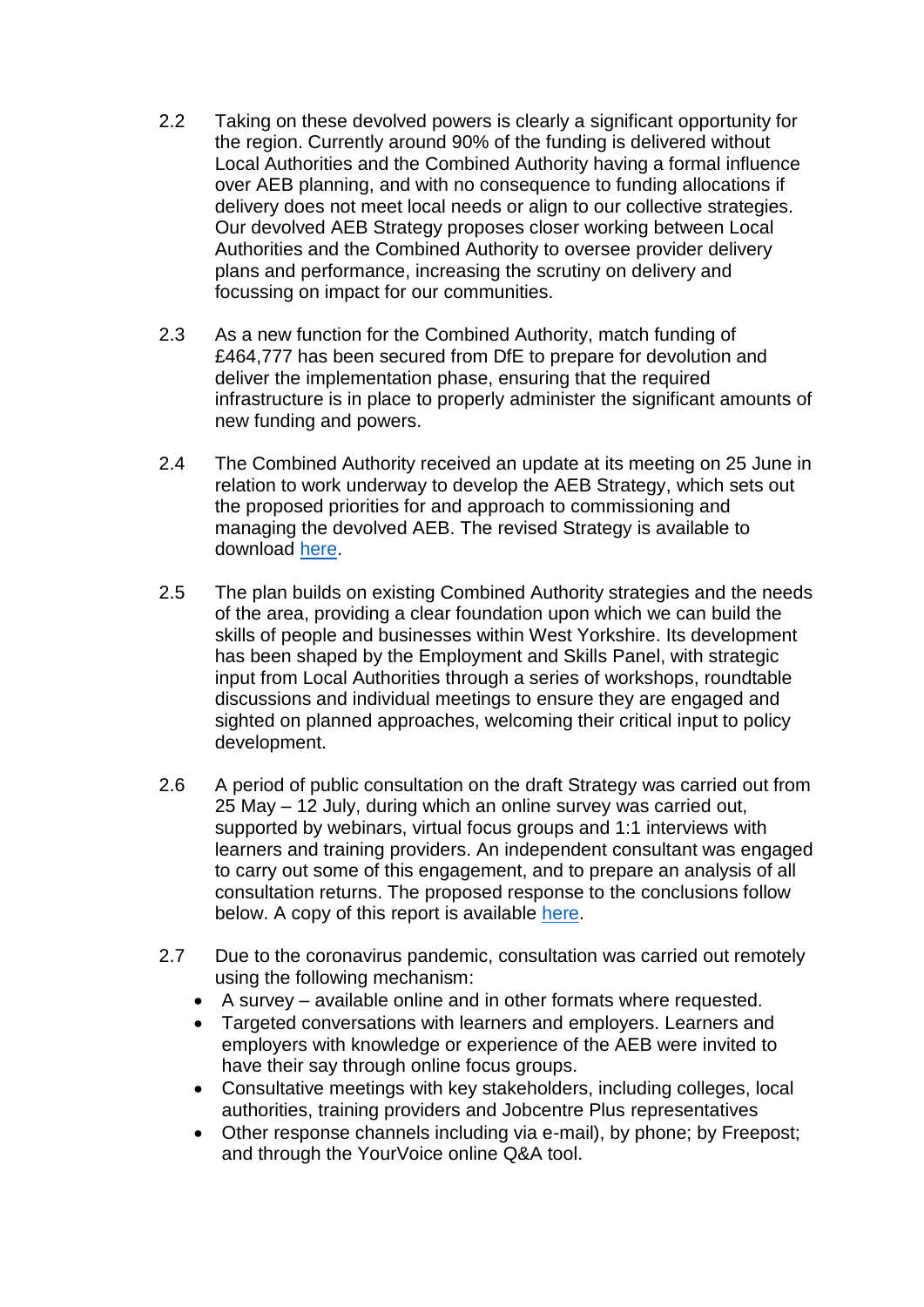- 2.8 Unsurprisingly, the focussed nature of the AEB meant that the consultation received significantly fewer responses than the devolution consultation, although most responses were thorough and detailed:
	- 75 responses to the online survey (55% of which were from training providers)
	- 23 conversations with learners
	- 8 conversations with employers
	- 8 consultative meetings with stakeholders (33 participants)

# Key Consultation Findings and Response

- 2.9 The intent and approach set out in the draft AEB Strategy received broad support from all key groups of stakeholders – learners, training providers, employment and skills teams from Local Authorities, businesses and others. People also felt that the devolution of the AEB presented the West Yorkshire Combined Authority to provide a truly responsive approach to meeting the skills required to support the region's economic growth.
- 2.10 The paragraphs below highlight the report's key conclusions as identified by the independent market research company. A proposed response is outlined.
- 2.11 The Strategy is founded on the five **strategic priorities** which were tested through the consultation:
	- To increase the supply of skills to support key sectors in West Yorkshire
	- To improve West Yorkshire's resilience by identifying and delivering the skills needed for the future
	- To make learning more inclusive to support disadvantaged residents and widen the pool of talent for business
	- To support the unemployed to gain and sustain employment
	- To unlock progression opportunities and career adaptability through skills, particularly for those on low wages and with insecure work
- 2.12 Overall, respondents indicated strong support for all of the suggested priorities. While 'Support the unemployed to gain and sustain employment', received the greatest proportion of those indicating strong agreement (74%), all priorities received agreement from more than 90% of respondents. In targeted conversations and more open feedback, many – including learners and Local Authorities – highlighted that the strong support for 'make learning more inclusive to support disadvantaged residents and widen the pool of talent for business' was for the first part of the priority.
- 2.13 Other priorities for the funds included:
	- Community learning as a mechanism to engage hard to reach groups
	- Using education to improve quality of life, not just economic prospects
	- Addressing inequalities
	- Meaningful qualifications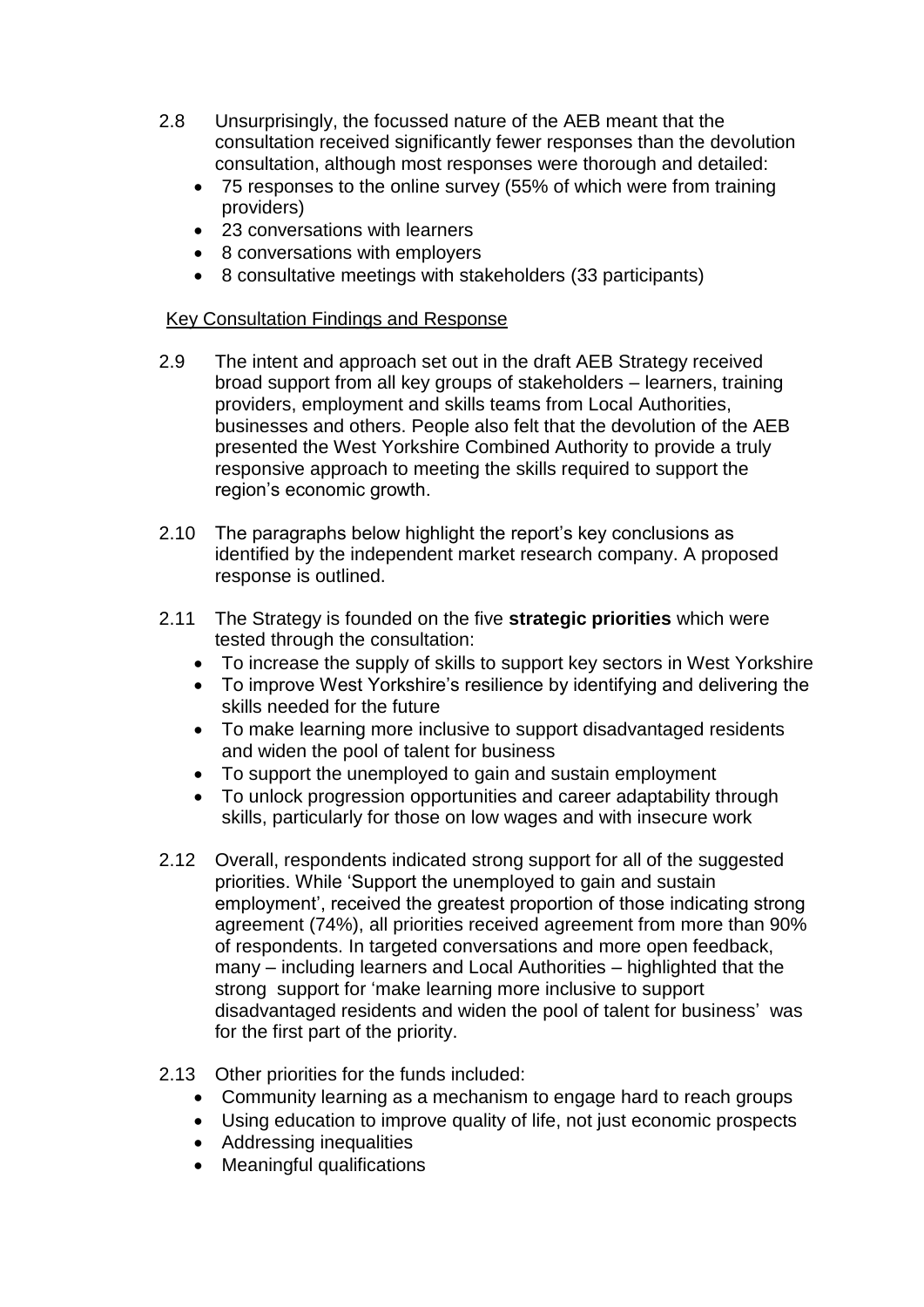- English as a second language (ESOL)
- 2.14 Employer and learner consultations revealed some misunderstandings and 'myths' surrounding the funding which need to be addressed. It was widely agreed that more could be done to promote the AEB opportunities that already existed.
- 2.15 Given the strong support, the priorities will be retained with minor amendments:
	- Alter the third priority to *'Making learning more inclusive to support disadvantaged residents'* recognising the need for 'first step' and community focussed learning without immediate economic outputs.
	- Reorder the priorities within the strategy to focus on learner/resident impact first, and economic benefit second.
	- The MCA will consider how combined communication and local messaging can improve the promotion, uptake and impact of AEB.
- 2.16 Over three quarters of respondents felt that the strategy had captured the **key challenges** facing adult education in West Yorkshire.
- 2.17 As a reflection of the general impact of COVID-19, several responses raised concerns that these may have to be revisited once the impact of the pandemic on the demand for labour and skills was fully known. Another prominent challenge for respondents was the need to support the socially disadvantaged by providing them with access to the key skills to get them into work.
- 2.18 The role of AEB within the wider skill system is predominantly to support the unemployed and those with low skills. While ensuring that AEB remains responsive to economic needs, we need to be cautious not to over-stretch the limited funds in an attempt to answer all skills needs, particularly in light of the growing demands caused by the pandemic. We must continue to challenge government to address their historic lack of investment in skills, as outlined in the Skills Commission, which calls for increased investment in the skills system, and further devolution of design and control so that we can better meet local needs.
- 2.19 We will ensure the AEB remains responsive to the changing economic circumstances in the following ways:
	- Ensuring clear alignment with the evolving West Yorkshire Economic Recovery Plan
	- Require all Grant holders to outline how their delivery plan for 2021/22 will be responsive to the COVID-19 pandemic
	- Ensure that COVID-19 responsiveness is clearly outlined within the procurement specifications and assessed within tender submissions
	- Require that a focus on socially disadvantaged wards is demonstrated in tender submissions and provider delivery plans
	- Retain the planned 'Responsiveness pot' and commission in August 2021, providing some flexibility to target changing needs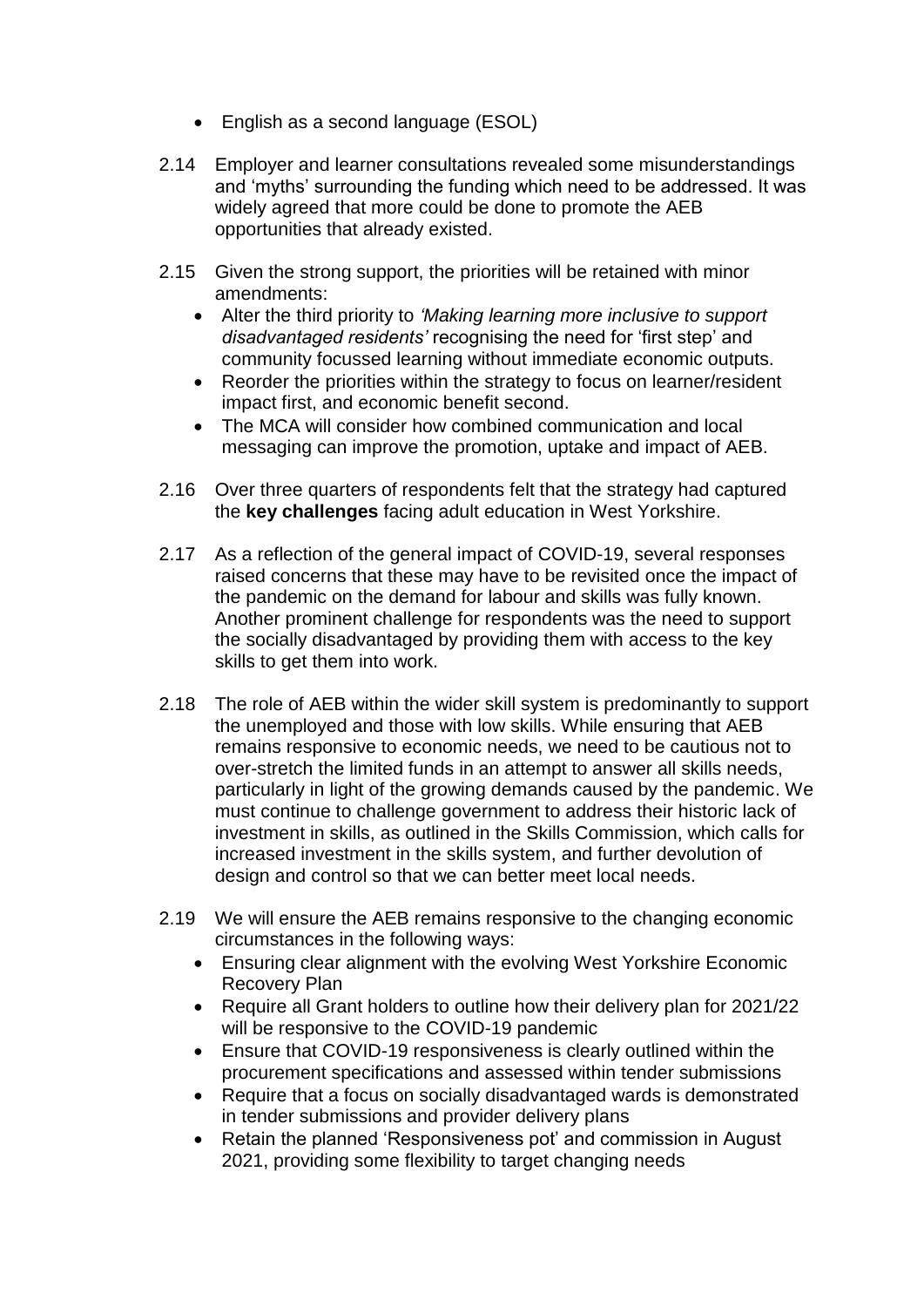- 2.20 The draft Strategy set out nine core **principles for commissioning,** all of which received strong support through the consultation, with 'Engage with training providers to understand their offer, and their potential to improve skills delivery across West Yorkshire' being cited as the most important in discussions.
- 2.21 The need to have transparent, fair and streamlined approaches to procurement was also regularly raised in conversations with providers.
- 2.22 92% of respondents agreed that with the principle that we should 'seek to align Adult Education Budget expenditure with the residents and places that are most in need and/or that will see greatest impact from investment in skills.
- 2.23 Given the strong support, the commissioning principles will be retained, with the following actions noted:
	- An AEB team is being developed to ensure that the MCA has capacity and expertise to engage fully with providers and understand their offer / delivery.
	- Procurement opportunities will follow clear and transparent processes. A provider event is planned prior to going live to support engagement and understanding and allow potential bidders to feedback. The intention is to streamline process and retain flexibility by procuring through a Direct Purchasing System, with the aim that providers can enter the market at any point as an approved supplier and then compete for 'one stage' opportunities as and when they are released.
	- In taking on the devolved AEB, we aim to move allocations per local authority to a needs basis, as opposed to the current 'historical usage' basis. For year 1, we will look to protect the proportion of funding received in each local authority area based on 18/19 usage (the most recent data available). By doing this we aim to provide stability for residents to access learning opportunities. We will positively target the procurement ('route 3') to achieve this. We are developing a methodology to reallocate funding on a needs basis for further consideration by the CA, to be applied in future years.
- 2.24 There was strong support for each of the expected **provider values and behaviours**. 99% of survey respondents agreed or strongly agreed with the need for providers to 'Communicate openly and transparently with stakeholders, learners and partners'.
- 2.25 Given the strength of the response, these will remain unchanged.
- 2.26 There was strong support (85% levels of agreement) for the **commissioning approach** to delivering skills across West Yorkshire set out in the document, which outlined the plan to 'roll-over' grants in full to West Yorkshire Providers, to continue to fund direct delivery for grant providers in Leeds City Region, then procure specialist provision through Contracts for Services. People particularly valued the importance of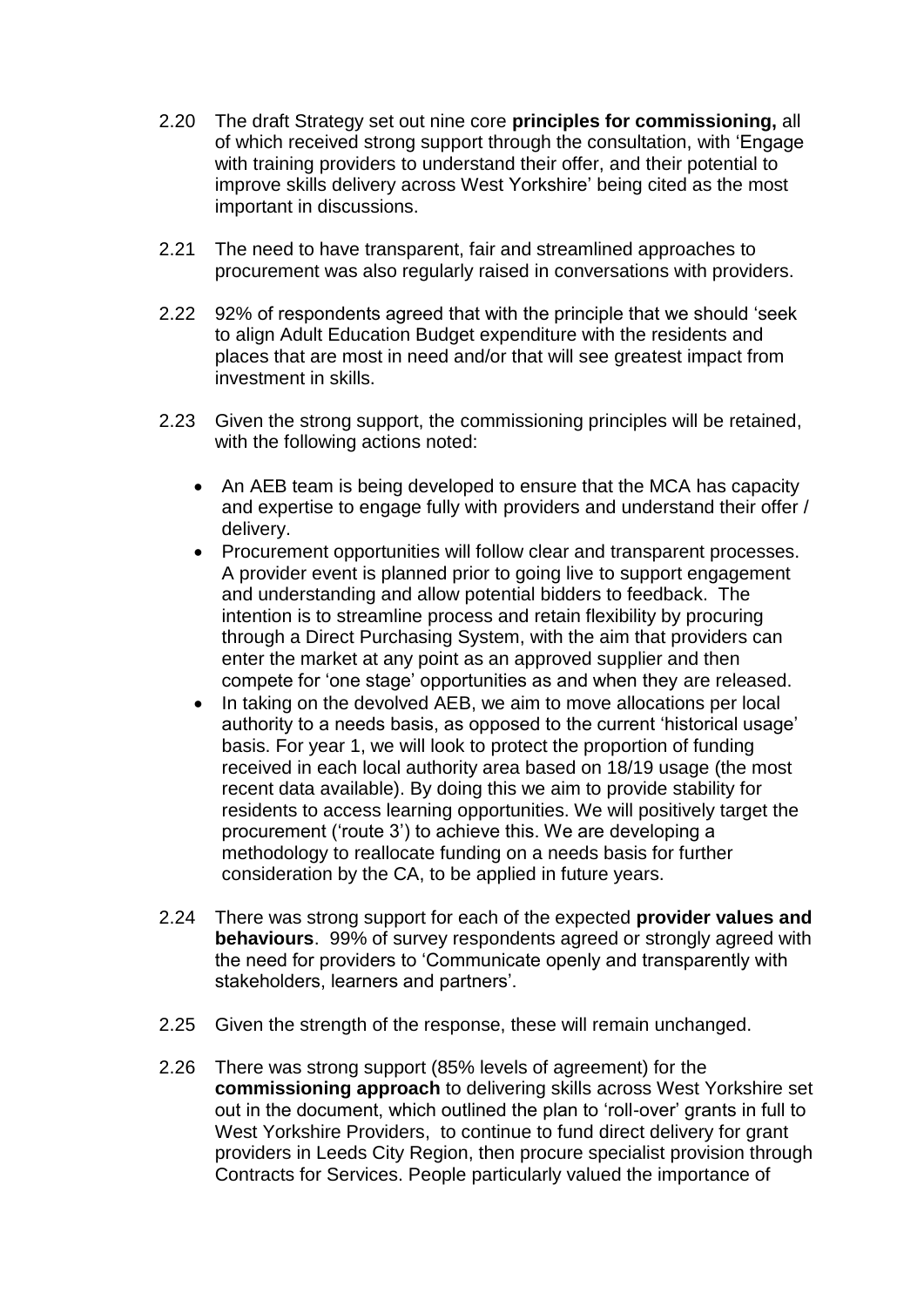Community Learning but there were also concerns regularly raised about sub-contracting (both in principle and practice).

- 2.27 Concerns were raised that basing grant allocations on 2017/18 values (the data cut by which Department for Education have apportioned the CA's West Yorkshire allocation) ignored the level of growth/scaling back providers had undergone in the period since. This could result in a reduction in learner opportunity and likely redundancies within institutions, causing considerable instability in the sector.
- 2.28 A specific consultation response highlighted a potential reduction in Community Learning funding spent in the area due to a Specialist Designated Institution (WEA - National Charity) operating across the area which does not meet the proposed Route 1 or Route 2 provider definition.
- 2.29 The outlined approach is designed to maintain stability in the system, protecting learner choice and their access to levels of provision across West Yorkshire. The overall approach will be retained with the following amendments:
	- The Strategy outlines how our approach should reduce subcontracting practice in West Yorkshire and focus on adding value through this mechanism. We will continue to scrutinise and review subcontracting practice throughout delivery, noting The Education and Skills Funding Agency's (ESFA) recently published review and planned approach.
	- Despite being unable to negotiate any increase/advance on allocation values at a West Yorkshire level, the MCA recognises the need to minimise the impact on learning opportunities available at key educational and community focussed institutions, and to minimise instability in the sector. We will therefore use the most up to date data from ESFA to determine the proportion of their total AEB allocation providers used to support West Yorkshire residents (18/19 data) and apply this to their most recent allocation value from ESFA (20/21) to determine their West Yorkshire grant for 2021/22. This will increase the funding allocation for all West Yorkshire grant providers, better representing their allocation/usage in 20/21. It is estimated to increase expenditure on Leeds City Region Grant providers by £2.5m. The funding saved from decommissioning 'out of area providers' will be utilised to provide this uplift for in-area grant providers, and the remainder will be used to procure targeted activity across West Yorkshire.
	- Recognising respondents' clear support for Community Learning, and maintaining our position that this will be reviewed in the first years of operation – we propose that the grant contract for this SDI is renewed for 2 years, on the condition they develop their delivery plan in conjunction with the five Local Authorities. This will retain the levels of Community Learning spent in West Yorkshire while the review is conducted. The MCA is seeking legal advice regarding this proposal.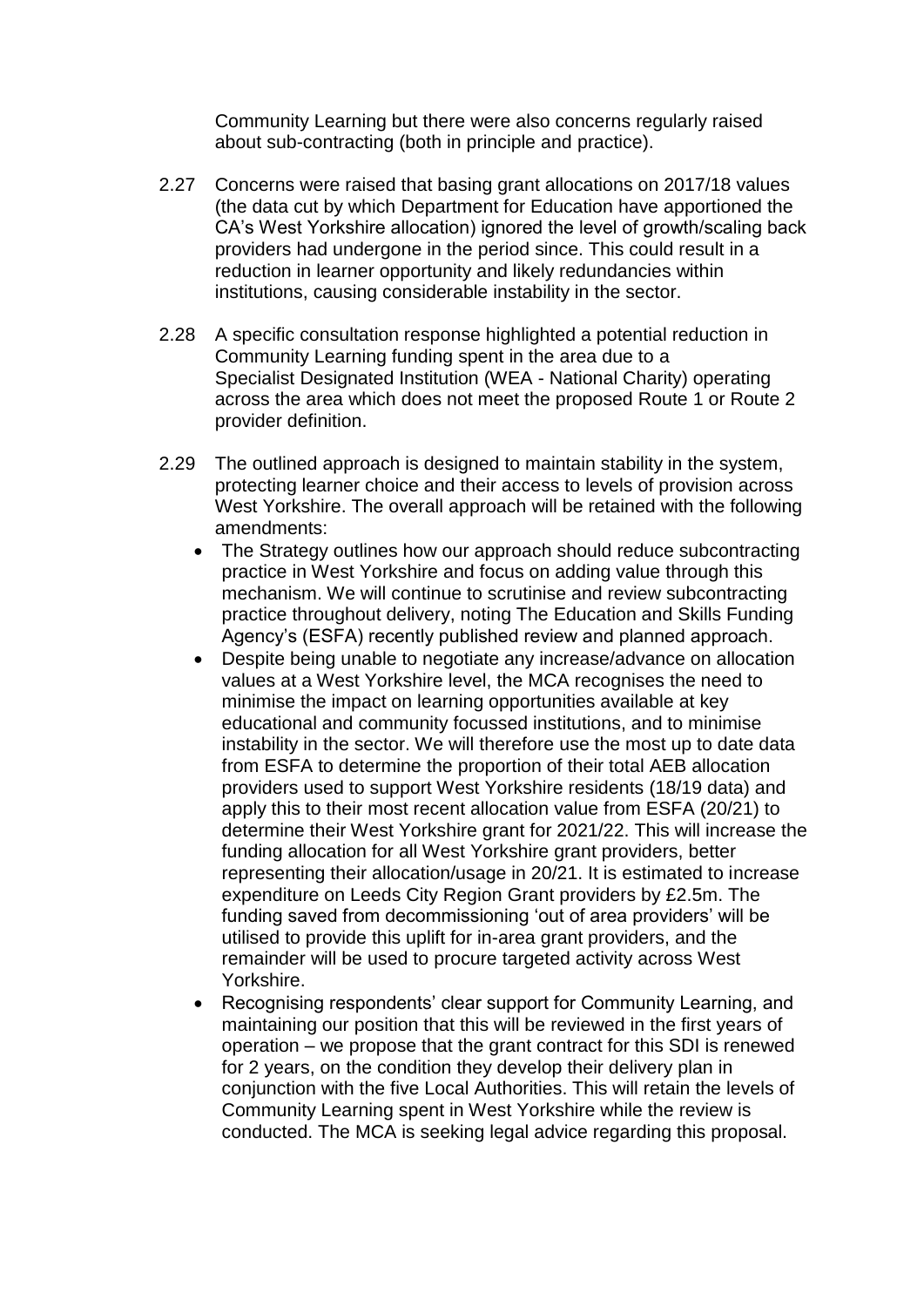- 2.30 To meet DfE readiness requirements, we are tasked with maintaining a level of stability within the sector. We believe the above adjustments to the commissioning approach will support provider stability and learner choice in the interim years as we move towards a better understanding of delivery, developing a needs-based allocation and impact-based measurement of performance.
- 2.31 There was strong support (92%+ levels of agreement) for the **actions, outcomes and measures** identified for each priority set out in the AEB Strategy. There was a strong view among learners that the provision of 'free' courses was key in making sure that people from socially disadvantaged groups could access learning opportunities that they would not normally be able to afford or justify.
- 2.32 Given the strength of the response, the planned outcomes and impact measures will be retained for the four unchanged priorities. The actions, outcomes and measures will be adjusted for the amended priority ('Make learning more inclusive to support disadvantaged residents') to ensure they are still appropriate.
- 2.33 Consideration has been given to challenges surrounding access and inclusivity for socially disadvantaged groups, particularly how the planned 'test pilots' might address barriers; and appropriate learner fees and contributions (as part of the development of the WY Funding Rules).
- 2.34 There was strong support for both the process and timeline outlined for **review and evaluation** with over 80% of respondents agreeing with both. It was recognised that external factors such as the impact of the COVID-19 pandemic might necessitate the need for earlier review.
- 2.35 The review timescales will be maintained:
	- The proposed timescale for review in Summer 2021, once the Mayor is appointed, provides an opportunity for Strategy to be reviewed in light of the COVID-19-pandemic and economic impact alongside manifesto priorities.
	- The proposed priorities and functionality (i.e. annual performance reports to ESP, annually determined delivery plans, annual responsiveness pot) provide an opportunity to review and reshape funding usage throughout the strategy lifespan.

### Next Steps

- 2.36 The final draft AEB Strategy has been reviewed with Employment and Skills Panel, with relevant officers across West Yorkshire and with the Combined Authority Chair, all of whom have previously been involved in the evolution of the Strategy and its objectives.
- 2.37 The Combined Authority is asked to approve the AEB Strategy to allow for commissioning to begin on 1 October 2020, which is essential for meeting delivery deadlines ahead of August 2021.